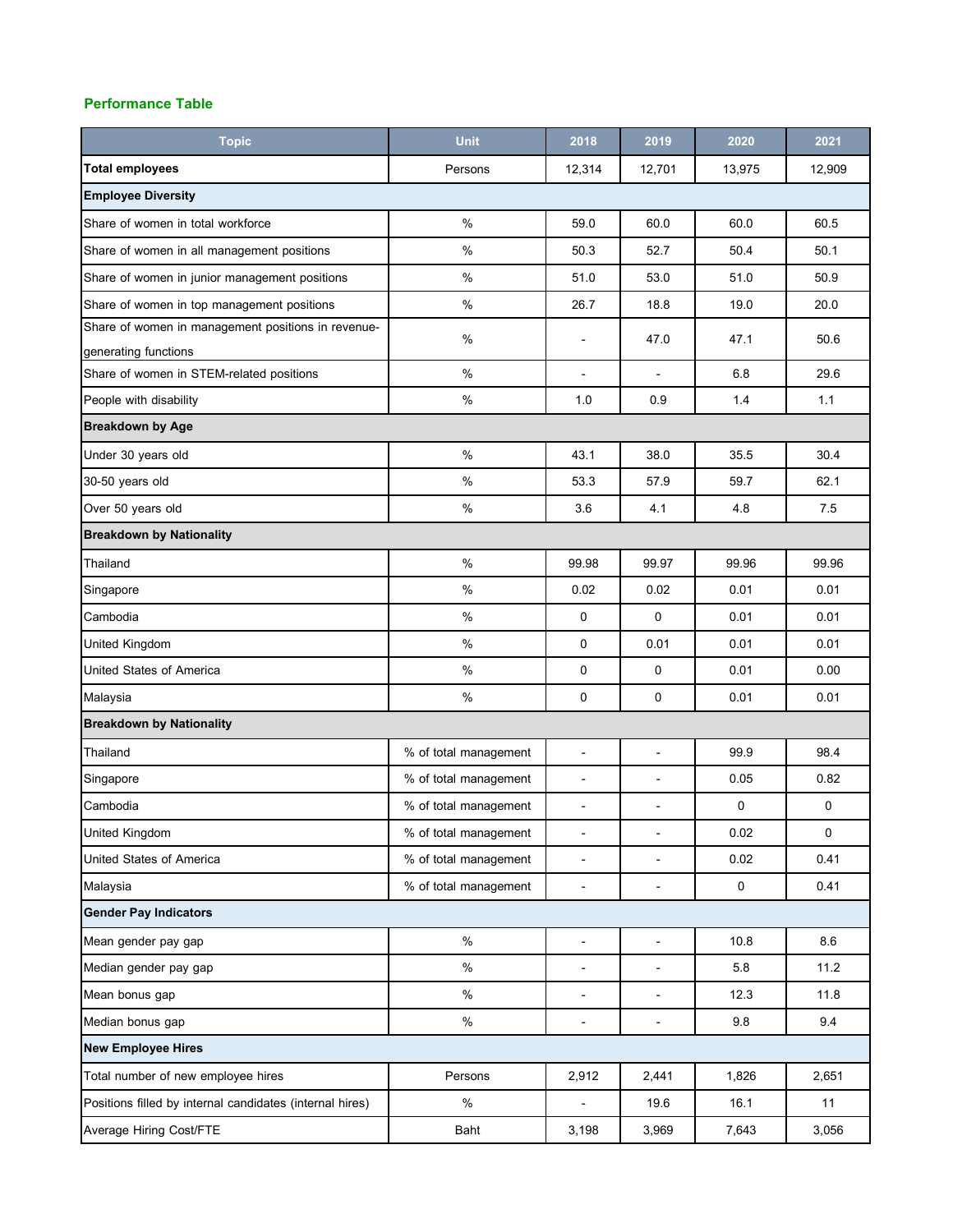| <b>Breakdown by Gender</b>                 |       |                              |      |         |      |  |  |  |
|--------------------------------------------|-------|------------------------------|------|---------|------|--|--|--|
| Male                                       | $\%$  | 35.2                         | 32.3 | 29.7    | 29.8 |  |  |  |
| Female                                     | %     | 64.8                         | 67.7 | 70.3    | 70.2 |  |  |  |
| <b>Breakdown by Age</b>                    |       |                              |      |         |      |  |  |  |
| Under 30 years old                         | $\%$  | 85.5                         | 83.6 | 78.8    | 78.7 |  |  |  |
| 30-50 years old                            | %     | 14.4                         | 16.3 | 21.0    | 21.1 |  |  |  |
| Over 50 years old                          | $\%$  | 0.1                          | 0.1  | $0.2\,$ | 0.2  |  |  |  |
| <b>Breakdown by Level</b>                  |       |                              |      |         |      |  |  |  |
| Top management                             | $\%$  | 0.03                         | 0.04 | 0.11    | 0.11 |  |  |  |
| Senior management                          | $\%$  | 0.10                         | 0.41 | 0.27    | 0.23 |  |  |  |
| Junior management                          | $\%$  | 2.82                         | 3.40 | 4.60    | 6.0  |  |  |  |
| Operational staffs                         | $\%$  | $\blacksquare$               | 25.5 | 16.5    | 11.1 |  |  |  |
| <b>Turnover</b>                            |       |                              |      |         |      |  |  |  |
| <b>Total Turnover rate</b>                 | $\%$  | 8.39                         | 9.03 | 6.12    | 9.15 |  |  |  |
| Total Voluntary turnover rate              | $\%$  | 7.96                         | 8.64 | 5.07    | 8.32 |  |  |  |
| <b>Breakdown by Gender</b>                 |       |                              |      |         |      |  |  |  |
| Male                                       | $\%$  | 7.6                          | 8.4  | 6.1     | 8.6  |  |  |  |
| Female                                     | $\%$  | 9.1                          | 9.5  | 6.1     | 9.6  |  |  |  |
| <b>Breakdown by Age</b>                    |       |                              |      |         |      |  |  |  |
| Under 30 years old                         | %     | 4                            | 4.0  | 2.3     | 15.4 |  |  |  |
| 30-50 years old                            | $\%$  | 4.2                          | 4.7  | 3.0     | 7.1  |  |  |  |
| Over 50 years old                          | $\%$  | 0.2                          | 0.4  | 0.8     | 6.3  |  |  |  |
| <b>Breakdown by Level</b>                  |       |                              |      |         |      |  |  |  |
| Top management                             | $\%$  | $\mathbf 0$                  | 6.3  | 18.8    | 26.7 |  |  |  |
| Senior management                          | $\%$  | 5.1                          | 7.0  | 12.4    | 10.4 |  |  |  |
| Junior management                          | $\%$  | 4.5                          | 3.5  | 4.1     | 5.8  |  |  |  |
| Operational staffs                         | $\%$  | 6.4                          | 7.9  | 3.9     | 6.6  |  |  |  |
| Human Capital Return on Investment (HCROI) | Times | 5.4                          | 4.8  | 4.8     | 4.9  |  |  |  |
| <b>Training and Development</b>            |       |                              |      |         |      |  |  |  |
| Average hours of training                  | Hours | 106                          | 49   | $37\,$  | 32   |  |  |  |
| <b>Breakdown by Gender</b>                 |       |                              |      |         |      |  |  |  |
| Male                                       | Hours | $\blacksquare$               | 45   | 32      | 35   |  |  |  |
| Female                                     | Hours | ä,                           | 52   | 40      | 30   |  |  |  |
| <b>Breakdown by Age</b>                    |       |                              |      |         |      |  |  |  |
| Under 30 years old                         | Hours | $\qquad \qquad \blacksquare$ | 58   | 49      | 31   |  |  |  |
| 30-50 years old                            | Hours | $\qquad \qquad \blacksquare$ | 42   | 31      | 35   |  |  |  |
| Over 50 years old                          | Hours | $\blacksquare$               | 44   | 24      | 24   |  |  |  |